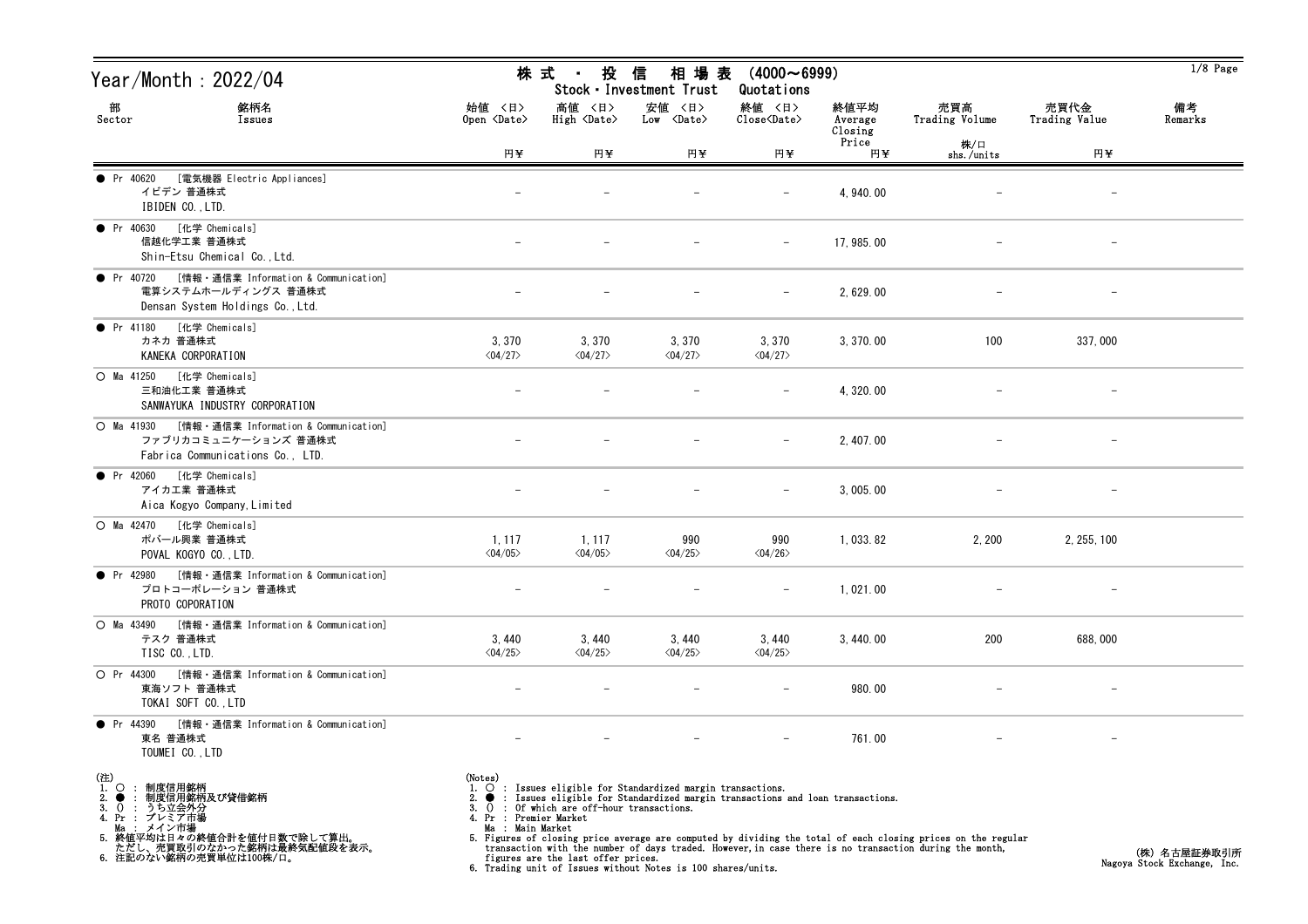| Year/Month : 2022/04                                                                                                                                                                                                      |                                                                                                                                                                                                                                                                                                                                                                                                                                                                                                                                                                                                     | 株 式<br>投<br>$\mathbf{H}^{\text{max}}$ | 信<br>相 場 表<br>Stock · Investment Trust      | $(4000 \sim 6999)$<br>Quotations                             |                            |                       |                       | $2/8$ Page    |
|---------------------------------------------------------------------------------------------------------------------------------------------------------------------------------------------------------------------------|-----------------------------------------------------------------------------------------------------------------------------------------------------------------------------------------------------------------------------------------------------------------------------------------------------------------------------------------------------------------------------------------------------------------------------------------------------------------------------------------------------------------------------------------------------------------------------------------------------|---------------------------------------|---------------------------------------------|--------------------------------------------------------------|----------------------------|-----------------------|-----------------------|---------------|
| 部<br>銘柄名<br>Sector<br>Issues                                                                                                                                                                                              | 始值 〈日〉<br>Open <date></date>                                                                                                                                                                                                                                                                                                                                                                                                                                                                                                                                                                        | 高値 〈日〉<br>High <date></date>          | 安値 〈日〉<br>$Low \langle Date \rangle$        | 終値 〈日〉<br>$\widehat{\text{Close}}\langle \text{Date}\rangle$ | 終値平均<br>Average<br>Closing | 売買高<br>Trading Volume | 売買代金<br>Trading Value | 備考<br>Remarks |
|                                                                                                                                                                                                                           | 円半                                                                                                                                                                                                                                                                                                                                                                                                                                                                                                                                                                                                  | 円半                                    | 円¥                                          | 円半                                                           | Price<br>円半                | 株/口<br>shs./units     | 円半                    |               |
| [化学 Chemicals]<br>O Pr 44630<br>日華化学 普通株式<br>NICCA CHEMICAL CO., LTD.                                                                                                                                                     |                                                                                                                                                                                                                                                                                                                                                                                                                                                                                                                                                                                                     |                                       |                                             |                                                              | 749.00                     |                       |                       |               |
| ● Pr 45020 [医薬品 Pharmaceutical]<br>武田薬品工業 普通株式<br>Takeda Pharmaceutical Company Limited                                                                                                                                   | 3,550<br>$\langle 04/04 \rangle$                                                                                                                                                                                                                                                                                                                                                                                                                                                                                                                                                                    | 3,550<br>$\langle 04/04 \rangle$      | 3,550<br>$\langle 04/04 \rangle$            | 3,550<br>$\langle 04/04 \rangle$                             | 3,550.00                   | 100                   | 355,000               |               |
| ● Pr 45300 [医薬品 Pharmaceutical]<br>久光製薬 普通株式<br>HISAMITSU PHARMACEUTICAL CO., INC.                                                                                                                                        |                                                                                                                                                                                                                                                                                                                                                                                                                                                                                                                                                                                                     |                                       |                                             |                                                              | 3, 575, 00                 |                       |                       |               |
| ● Pr 46580 [サービス業 Services]<br>日本空調サービス 普通株式<br>Nippon Air Conditioning Services Co., Ltd.                                                                                                                                | 801<br>$\langle 04/28 \rangle$                                                                                                                                                                                                                                                                                                                                                                                                                                                                                                                                                                      | 801<br>$\langle 04/28 \rangle$        | 801<br>$\langle 04/28 \rangle$              | 801<br>$\langle 04/28 \rangle$                               | 801.00                     | 200                   | 160, 200              |               |
| ● Pr 46810 [サービス業 Services]<br>リゾートトラスト 普通株式<br>RESORTTRUST, INC.                                                                                                                                                         |                                                                                                                                                                                                                                                                                                                                                                                                                                                                                                                                                                                                     |                                       |                                             |                                                              | 2, 193.00                  |                       |                       |               |
| ○ Ma 46910 [サービス業 Services]<br>ワシントンホテル 普通株式<br>WASHINTON HOTEL CORPORATION                                                                                                                                               |                                                                                                                                                                                                                                                                                                                                                                                                                                                                                                                                                                                                     |                                       |                                             |                                                              | 644.00                     |                       |                       |               |
| ● Pr 47320 [サービス業 Services]<br>ユー・エス・エス 普通株式<br>USS Co., Ltd.                                                                                                                                                             |                                                                                                                                                                                                                                                                                                                                                                                                                                                                                                                                                                                                     |                                       |                                             |                                                              | 2, 161.00                  |                       |                       |               |
| ● Pr 50200 [石油·石炭製品 0il & Coal Products]<br>ENEOSホールディングス 普通株式<br>ENEOS Holdings, Inc.                                                                                                                                    | 453<br>$\langle 04/01 \rangle$                                                                                                                                                                                                                                                                                                                                                                                                                                                                                                                                                                      | 462<br>$\langle 04/28 \rangle$        | 453<br>$\langle 04/01 \rangle$              | 462<br>$\langle 04/28 \rangle$                               | 457.50                     | 200                   | 91,500                |               |
| ● Pr 51910 [ゴム製品 Rubber Products]<br>住友理工 普通株式<br>Sumitomo Riko Company Limited                                                                                                                                           |                                                                                                                                                                                                                                                                                                                                                                                                                                                                                                                                                                                                     |                                       |                                             |                                                              | 556.00                     |                       |                       |               |
| ● Pr 52040 [ガラス・土石製品 Glass & Ceramics Products]<br>石塚硝子 普通株式<br>ISHIZUKA GLASS CO., LTD.                                                                                                                                  |                                                                                                                                                                                                                                                                                                                                                                                                                                                                                                                                                                                                     |                                       |                                             |                                                              | 1,749.00                   |                       |                       |               |
| [ガラス・土石製品 Glass & Ceramics Products]<br>• Pr $53310$<br>ノリタケカンパニーリミテド 普通株式<br>NORITAKE CO., LIMITED                                                                                                                       |                                                                                                                                                                                                                                                                                                                                                                                                                                                                                                                                                                                                     |                                       |                                             |                                                              | 4, 130.00                  |                       |                       |               |
| • Pr 53320<br>[ガラス・土石製品 Glass & Ceramics Products]<br>TOTO 普通株式<br>TOTO LTD.                                                                                                                                              | 4, 420<br>$\langle 04/12 \rangle$                                                                                                                                                                                                                                                                                                                                                                                                                                                                                                                                                                   | 4, 420<br>$\langle 04/12 \rangle$     | 4,410<br>$\langle 04/12 \rangle$            | 4,410<br>$\langle 04/12 \rangle$                             | 4, 410.00                  | 600                   | 2.647.000             |               |
| (注)<br>1.<br>$\circ$<br>: 制度信用銘柄<br>制度信用銘柄及び貸借銘柄<br>2.<br>$\bullet$<br>: うち立会外分<br>3.<br>$\Omega$<br>4. Pr : プレミア市場<br>Ma : メイン市場<br>5. 終値平均は日々の終値合計を値付日数で除して算出。<br>ただし、売買取引のなかった銘柄は最終気配値段を表示。<br>6. 注記のない銘柄の売買単位は100株/口。 | (Notes)<br>$\circ$ : Issues eligible for Standardized margin transactions.<br>$\bullet$ : Issues eligible for Standardized margin transactions and loan transactions.<br>: Of which are off-hour transactions.<br>3.0<br>4. Pr : Premier Market<br>Ma : Main Market<br>5. Figures of closing price average are computed by dividing the total of each closing prices on the regular<br>transaction with the number of days traded. However, in case there is no transaction during the month,<br>figures are the last offer prices.<br>6. Trading unit of Issues without Notes is 100 shares/units. |                                       | (株) 名古屋証券取引所<br>Nagoya Stock Exchange, Inc. |                                                              |                            |                       |                       |               |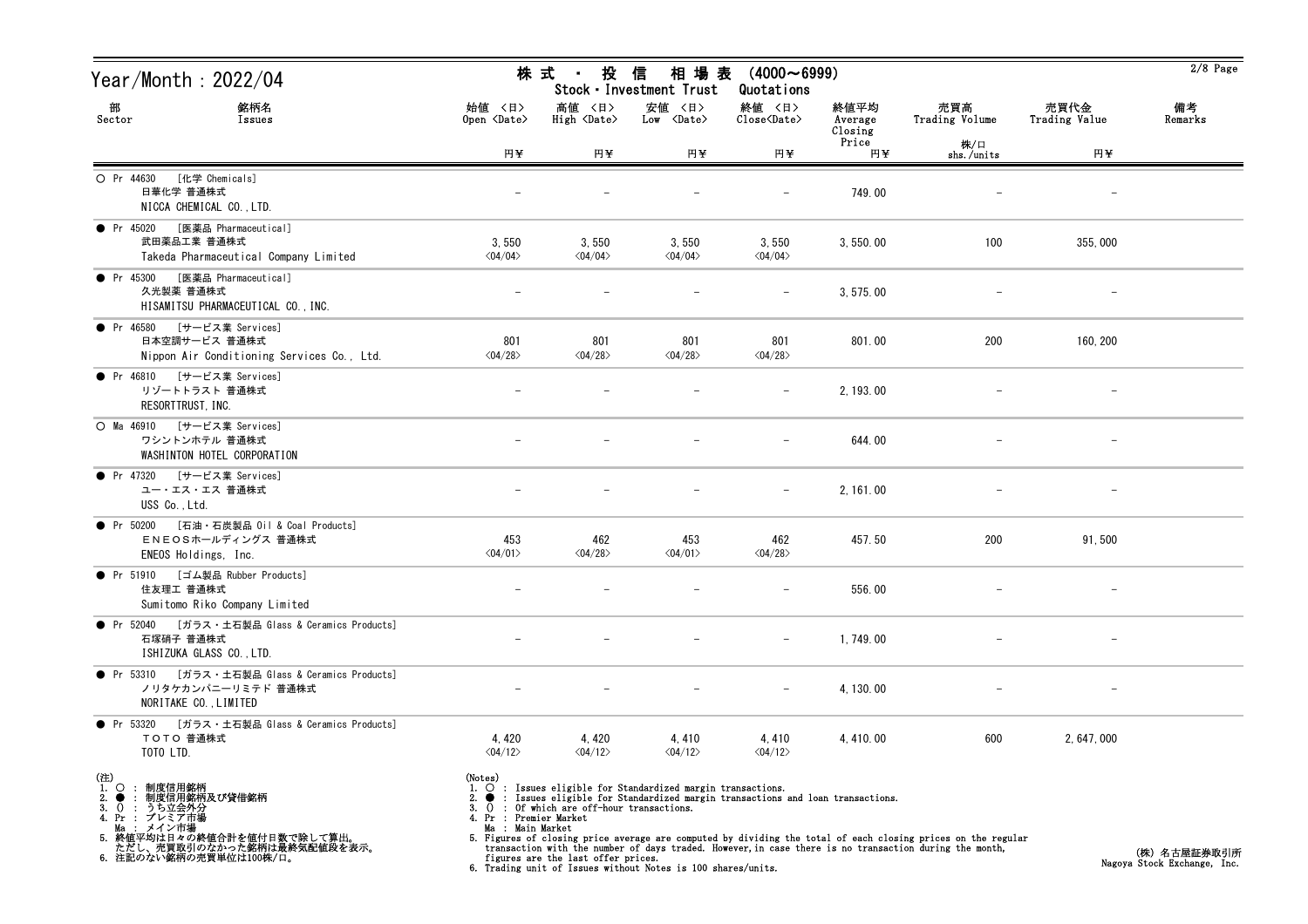| Year/Month : 2022/04                                                                         |                                  |                                   | 株 式 ・ 投 信 相 場 表<br>Stock · Investment Trust | $(4000 \sim 6999)$<br>Quotations |                            |                       |                       | $3/8$ Page    |
|----------------------------------------------------------------------------------------------|----------------------------------|-----------------------------------|---------------------------------------------|----------------------------------|----------------------------|-----------------------|-----------------------|---------------|
| 部<br>銘柄名<br>Sector<br>Issues                                                                 | 始値 〈日〉<br>Open <date></date>     | 高値 〈日〉<br>High <date></date>      | 安値 〈日〉<br>$Low \langle Date \rangle$        | 終値 〈日〉<br>Close <date></date>    | 終値平均<br>Average<br>Closing | 売買高<br>Trading Volume | 売買代金<br>Trading Value | 備考<br>Remarks |
|                                                                                              | 円半                               | H¥                                | 円半                                          | 円半                               | Price<br>円半                | 株/口<br>shs./units     | 円半                    |               |
| ● Pr 53330 [ガラス・土石製品 Glass & Ceramics Products]<br>日本碍子 普通株式<br>NGK INSULATORS, LTD.         |                                  |                                   |                                             |                                  | 1,752.00                   |                       |                       |               |
| ● Pr 53340 [ガラス・土石製品 Glass & Ceramics Products]<br>日本特殊陶業 普通株式<br>NGK SPARK PLUG CO., LTD.   | 1,849<br>$\langle 04/07 \rangle$ | 1,925<br>$\langle 04/25 \rangle$  | 1,849<br>$\langle 04/07 \rangle$            | 1,925<br>$\langle 04/25 \rangle$ | 1,893.67                   | 800                   | 1, 515, 800           |               |
| ● Ma 53420 [ガラス・土石製品 Glass & Ceramics Products]<br>ジャニス工業 普通株式<br>Janis Ltd.                 | 494<br>$\langle 04/01 \rangle$   | 508<br>$\langle 04/05 \rangle$    | 494<br>$\langle 04/01 \rangle$              | 505<br>$\langle 04/28 \rangle$   | 500.43                     | 5,400                 | 2, 700, 700           |               |
| ○ Ma 53430 [ガラス・土石製品 Glass & Ceramics Products]<br>ニッコー 普通株式<br>NIKKO COMPANY                | 146<br>$\langle 04/01 \rangle$   | 147<br>$\langle 04/04 \rangle$    | 143<br>$\langle 04/26 \rangle$              | 144<br>$\langle 04/27 \rangle$   | 145.33                     | 46, 200               | 6, 703, 400           |               |
| ● Pr 53440 [ガラス・土石製品 Glass & Ceramics Products]<br>MARUWA 普通株式<br>MARUWA CO., LTD.           |                                  |                                   |                                             | $-$                              | 15, 310, 00                |                       |                       |               |
| ● Ma 53560 [ガラス・土石製品 Glass & Ceramics Products]<br>美濃窯業 普通株式<br>MINO CERAMIC CO., LTD.       | 398<br>$\langle 04/01 \rangle$   | 398<br>$\langle 04/01 \rangle$    | 378<br>$\langle 04/19 \rangle$              | 382<br>$\langle 04/28 \rangle$   | 385.65                     | 29, 100               | 11, 203, 000          |               |
| ● Pr 53840 [ガラス・土石製品 Glass & Ceramics Products]<br>フジミインコーポレーテッド 普通株式<br>FUJIMI INCORPORATED |                                  |                                   |                                             |                                  | 5,710.00                   |                       |                       |               |
| [ガラス・土石製品 Glass & Ceramics Products]<br>$O$ Ma 53860<br>鶴弥 普通株式<br>TSURUYA CO., LTD.         | 402<br>$\langle 04/27 \rangle$   | 402<br>$\langle 04/27 \rangle$    | 402<br>$\langle 04/27 \rangle$              | 402<br>$\langle 04/27 \rangle$   | 402.00                     | 100                   | 40, 200               |               |
| ● Pr 54010 [鉄 鋼 Iron & Steel]<br>日本製鉄 普通株式<br>NIPPON STEEL CORPORATION                       | 2,000<br>$\langle 04/07 \rangle$ | 2, 105<br>$\langle 04/22 \rangle$ | 2,000<br>$\langle 04/07 \rangle$            | 2,037<br>$\langle 04/25 \rangle$ | 2, 047.33                  | 700                   | 1, 414, 200           |               |
| ● Pr 54060 [鉄 鋼 Iron & Steel]<br>神戸製鋼所 普通株式<br>Kobe Steel, Ltd.                              |                                  |                                   |                                             | $\overline{\phantom{m}}$         | 565.00                     |                       |                       |               |
| [鉄 鋼 Iron & Steel]<br>$\bullet$ Pr 54610<br>中部鋼鈑 普通株式<br>Chubu Steel Plate Co., Ltd.         | 853<br>$\langle 04/01 \rangle$   | 869<br>$\langle 04/01 \rangle$    | 798<br>$\langle04/28\rangle$                | 805<br>$\langle 04/28 \rangle$   | 816.95                     | 113,800               | 93, 049, 600          |               |
| ● Pr 54710 [鉄 鋼 Iron & Steel]<br>大同特殊鋼 普通株式<br>Daido Steel Co., Ltd.                         |                                  |                                   |                                             |                                  | 3, 705.00                  |                       |                       |               |
| (3)                                                                                          | $(M_{\odot} +$                   |                                   |                                             |                                  |                            |                       |                       |               |

(注)<br>1.○ : 制度信用銘柄<br>3.● : 制度信用銘柄及び貸借銘柄<br>3.() : うち立会外分<br>4.Pr : プレミア市場

- 
- 
- 
- Ma : メイン市場 5. 終値平均は日々の終値合計を値付日数で除して算出。 ただし、売買取引のなかった銘柄は最終気配値段を表示。 6. 注記のない銘柄の売買単位は100株/口。

- 
- (Notes)<br>1. : Issues eligible for Standardized margin transactions.<br>2. : Issues eligible for Standardized margin transactions and loan transactions.<br>3. () : Of which are off-hour transactions.<br>4. Pr : Premier Market
- 
- 
- 
- Ma : Main Market<br>5. Figures of closing price average are computed by dividing the total of each closing prices on the regular<br>transaction with the number of days traded. However, in case there is no transaction during the
-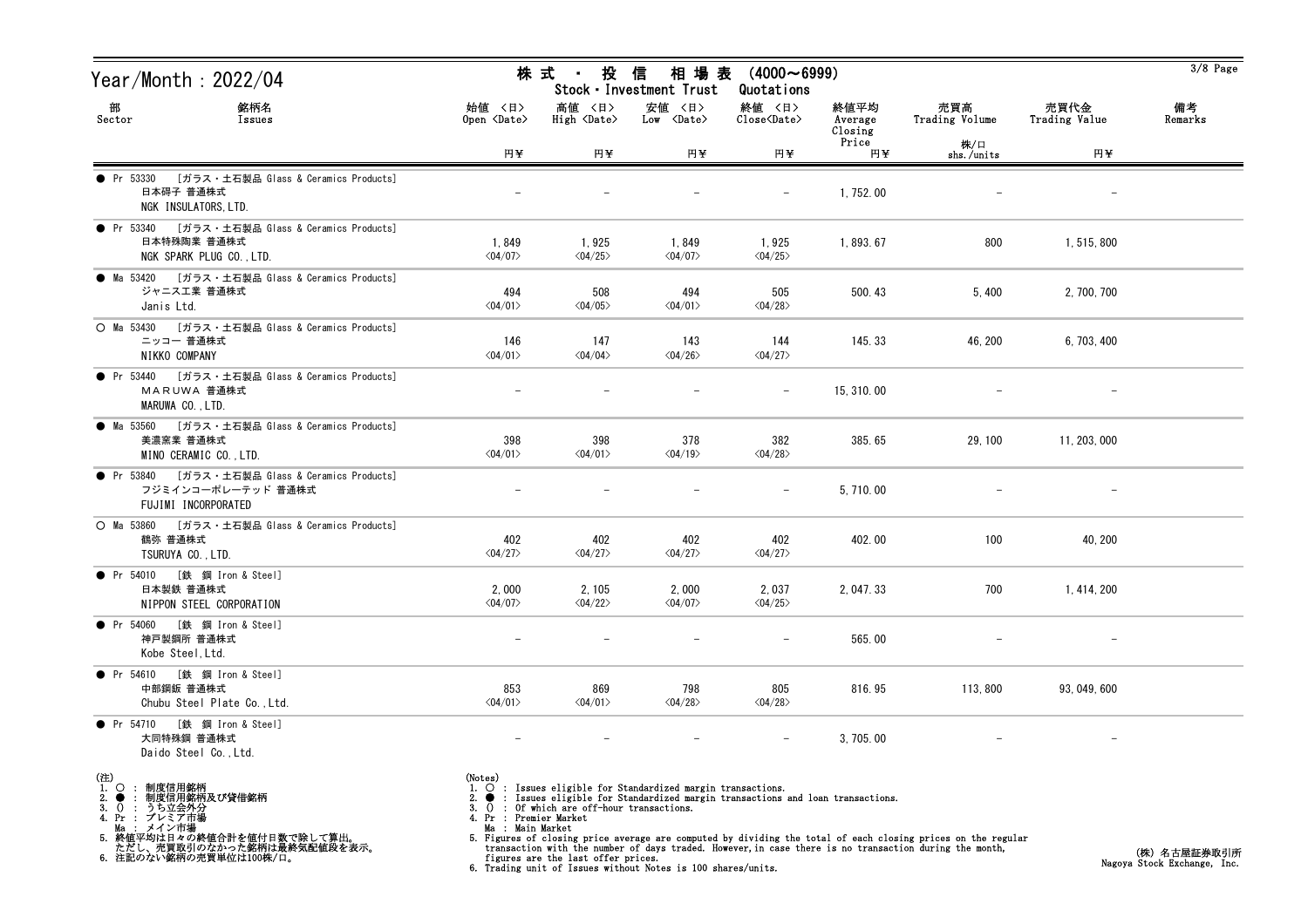| Year/Month : 2022/04                                                                          |                                       | 株 式<br>投<br>$\sim 10^{-1}$            | 信<br>相 場 表<br>Stock · Investment Trust                                                                                                           | $(4000 \sim 6999)$<br>Quotations  |                            |                       |                          | $4/8$ Page                |
|-----------------------------------------------------------------------------------------------|---------------------------------------|---------------------------------------|--------------------------------------------------------------------------------------------------------------------------------------------------|-----------------------------------|----------------------------|-----------------------|--------------------------|---------------------------|
| 部<br>銘柄名<br>Sector<br>Issues                                                                  | 始値 〈日〉<br>Open <date></date>          | 高値 〈日〉<br>High <date></date>          | 安値 〈日〉<br>$Low \langle Date \rangle$                                                                                                             | 終値 〈日〉<br>Close <date></date>     | 終値平均<br>Average<br>Closing | 売買高<br>Trading Volume | 売買代金<br>Trading Value    | 備考<br>Remarks             |
|                                                                                               | 円¥                                    | 円半                                    | 円半                                                                                                                                               | 円半                                | Price<br>円半                | 株/口<br>shs./units     | 円半                       |                           |
| • Pr 54820<br>[鉄 鋼 Iron & Steel]<br>愛知製鋼 普通株式<br>AICHI STEEL CORPORATION                      | 2,390<br>$\langle 04/01 \rangle$      | 2,390<br>$\langle 04/01 \rangle$      | 2, 355<br>$\langle 04/11 \rangle$                                                                                                                | 2,355<br>$\langle 04/11 \rangle$  | 2, 372.50                  | 200                   | 474, 500                 |                           |
| ● Ma 56070 [鉄 鋼 Iron & Steel]<br>中央可鍛工業 普通株式<br>CHUO MALLEABLE IRON CO., LTD.                 | 412<br>$\langle 04/01 \rangle$        | 414<br>$\langle 04/15 \rangle$        | 398<br>$\langle 04/28 \rangle$                                                                                                                   | 403<br>$\langle 04/28 \rangle$    | 407.58                     | 44,300                | 18, 003, 100             |                           |
| [非鉄金属 Nonferrous Metals]<br>Pr 57140<br>DOWAホールディングス 普通株式<br>DOWA HOLDINGS CO., LTD.          |                                       |                                       |                                                                                                                                                  |                                   | 5,680.00                   |                       |                          | 上場廃止 Removal (2022/04/26) |
| [非鉄金属 Nonferrous Metals]<br>• Pr 58020<br>住友電気工業 普通株式<br>Sumitomo Electric Industries, Ltd.   | $\overline{\phantom{m}}$              | $\overline{\phantom{m}}$              |                                                                                                                                                  | $\overline{\phantom{m}}$          | 1,398.50                   |                       | $\overline{\phantom{0}}$ |                           |
| ● Ma 59180<br>[金属製品 Metal Products]<br>瀧上工業 普通株式<br>The Takigami Steel Construction Co., Ltd. |                                       |                                       |                                                                                                                                                  | $\overline{\phantom{m}}$          | 6,360.00                   |                       |                          |                           |
| [金属製品 Metal Products]<br>• Pr 59380<br>LIXIL 普通株式<br>LIXIL Corporation                        | 2, 223<br>$\langle 04/06 \rangle$     | 2, 237<br>$\langle 04/22 \rangle$     | 2, 146<br>$\langle 04/07 \rangle$                                                                                                                | 2, 237<br>$\langle 04/22 \rangle$ | 2, 202.00                  | 2,500                 | 5, 486, 800              |                           |
| [金属製品 Metal Products]<br>$\bullet$ Pr 59470<br>リンナイ 普通株式<br>RINNAI CORPORATION                |                                       |                                       |                                                                                                                                                  |                                   | 8, 320.00                  |                       |                          |                           |
| [金属製品 Metal Products]<br>O Ma 59790<br>カネソウ 普通株式<br>KANESO CO., LTD.                          | 3,945<br>$\langle 04/01 \rangle$      | 3,945<br>$\langle 04/01 \rangle$      | 3,815<br>$\langle 04/25 \rangle$                                                                                                                 | 3,870<br>$\langle 04/27 \rangle$  | 3, 907.50                  | 2, 100                | 8, 149, 000              |                           |
| [金属製品 Metal Products]<br>O Ma 59840<br>兼房 普通株式<br>KANEFUSA CORPORATION                        |                                       |                                       |                                                                                                                                                  |                                   | 712.00                     |                       |                          |                           |
| ● Pr 59920 [金属製品 Metal Products]<br>中央発條 普通株式<br>CHUO SPRING CO., LTD.                        |                                       |                                       |                                                                                                                                                  |                                   | 672.00                     |                       |                          |                           |
| O Ma 59930<br>[金属製品 Metal Products]<br>知多鋼業 普通株式<br>CHITA KOGYO CO., LTD.                     | 660<br>$\langle 04/01 \rangle$        | 682<br>$\langle 04/06 \rangle$        | 655<br>$\langle 04/11 \rangle$                                                                                                                   | 661<br>$\langle 04/28 \rangle$    | 665.47                     | 23,500                | 15, 632, 600             |                           |
| O Ma 59940<br>[金属製品 Metal Products]<br>ファインシンター 普通株式<br>FINE SINTER CO., LTD.                 |                                       |                                       |                                                                                                                                                  |                                   | 1,401.00                   |                       |                          |                           |
| (注)<br>1.○ : 制度信用銘柄<br>2. ● : 制度信用銘柄<br>制度信用銘柄及び貸借銘柄<br>うち立会外分<br>3.<br>-0<br>プレミア市場          | (Notes)<br>- 0<br>Pr : Premier Market | : Of which are off-hour transactions. | $\circ$ : Issues eligible for Standardized margin transactions.<br>: Issues eligible for Standardized margin transactions and loan transactions. |                                   |                            |                       |                          |                           |

Ma : メイン市場 5. 終値平均は日々の終値合計を値付日数で除して算出。 ただし、売買取引のなかった銘柄は最終気配値段を表示。 6. 注記のない銘柄の売買単位は100株/口。

- 
- Ma : Main Market<br>5. Figures of closing price average are computed by dividing the total of each closing prices on the regular<br>transaction with the number of days traded. However, in case there is no transaction during the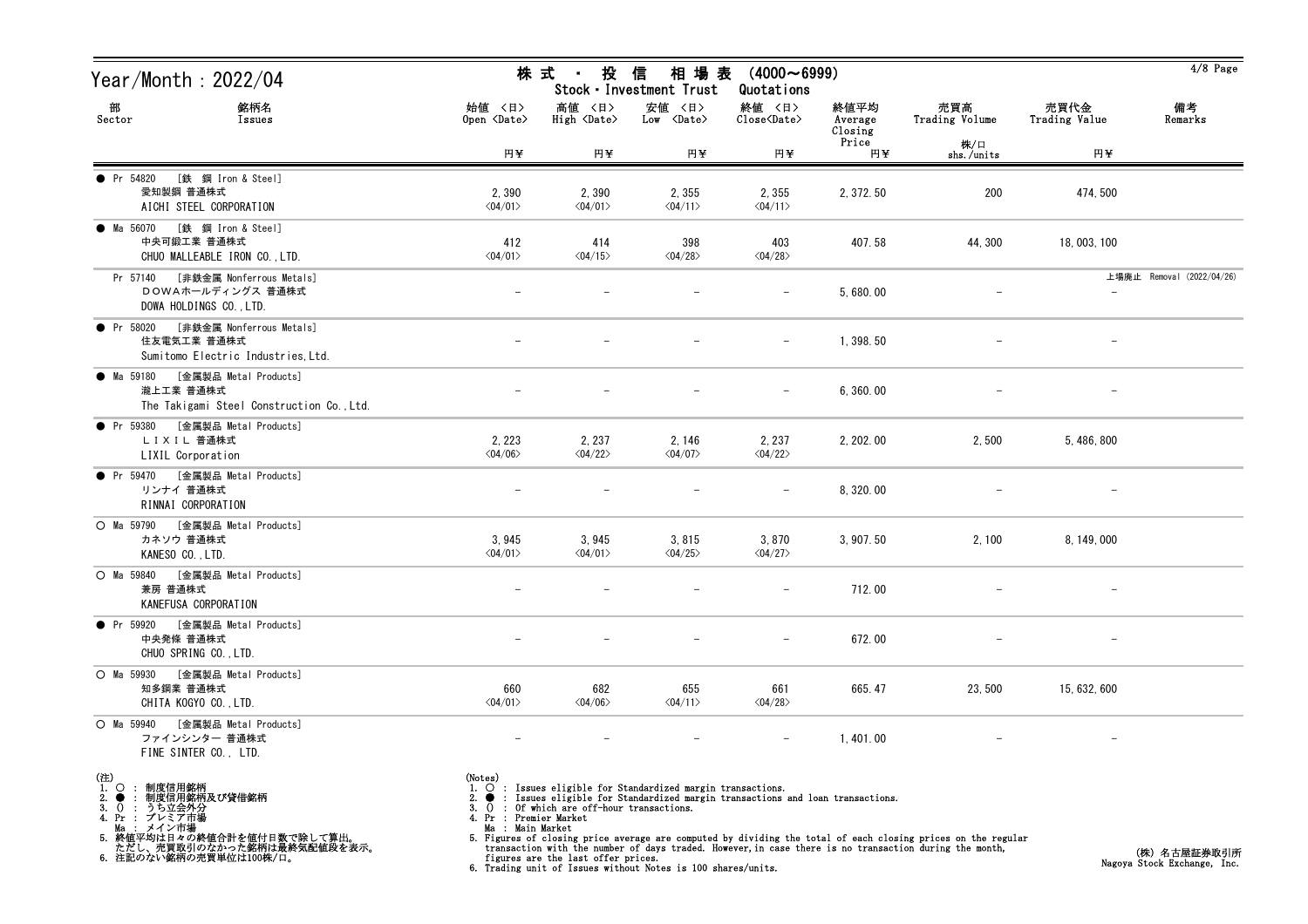| Year/Month : 2022/04                                                                        | 株                                       | 式<br>$\mathbf{H}^{\text{max}}$                | 投 信<br>相 場 表<br>Stock · Investment Trust                                                                                                                                   | $(4000 \sim 6999)$<br>Quotations |                            |                       |                                | $5/8$ Page    |
|---------------------------------------------------------------------------------------------|-----------------------------------------|-----------------------------------------------|----------------------------------------------------------------------------------------------------------------------------------------------------------------------------|----------------------------------|----------------------------|-----------------------|--------------------------------|---------------|
| 部<br>銘柄名<br>Sector<br>Issues                                                                | 始值 〈日〉<br>Open <date></date>            | 高値 〈日〉<br>High <date></date>                  | 安値 〈日〉<br>Low <date></date>                                                                                                                                                | 終値 〈日〉<br>Close <date></date>    | 終値平均<br>Average<br>Closing | 売買高<br>Trading Volume | 売買代金<br>Trading Value          | 備考<br>Remarks |
|                                                                                             | 円半                                      | 円半                                            | 円¥                                                                                                                                                                         | 円半                               | Price<br>円半                | 株/口<br>$shs.$ /units  | 円半                             |               |
| O Pr 60360 [サービス業 Services]<br>KeePer技研 普通株式<br>KeePer Technical Laboratory Co., Ltd.       |                                         |                                               |                                                                                                                                                                            |                                  | 2, 675.00                  |                       |                                |               |
| ● Pr 60550 [サービス業 Services]<br>ジャパンマテリアル 普通株式<br>JAPAN MATERIAL Co., Ltd.                   |                                         |                                               |                                                                                                                                                                            | $\overline{\phantom{m}}$         | 1,975.00                   |                       | $\overline{\phantom{a}}$       |               |
| [機 械 Machinery]<br>$\bullet$ Pr 61030<br>オークマ 普通株式<br>OKUMA Corporation                     |                                         |                                               |                                                                                                                                                                            |                                  | 4,670.00                   |                       |                                |               |
| ● Ma 61110 [機 械 Machinery]<br>旭精機工業 普通株式<br>ASAHI-SEIKI MANUFACTURING CO., LTD.             | 2,000<br>$\langle 04/01 \rangle$        | 2,049<br>$\langle 04/04 \rangle$              | 1,961<br>$\langle 04/27 \rangle$                                                                                                                                           | 2,013<br>$\langle 04/28 \rangle$ | 1, 995. 33                 | 20,600<br>(10, 000)   | 41, 163, 900<br>(20, 000, 000) |               |
| ● Pr 61340 [機 械 Machinery]<br>FUJI 普通株式<br>FUJI CORPORATION                                 |                                         |                                               |                                                                                                                                                                            |                                  | 2, 182.00                  |                       |                                |               |
| ● Pr 61360 [機 械 Machinery]<br>オーエスジー 普通株式<br>OSG Corporation                                | 1,693<br>$\langle 04/08 \rangle$        | 1,693<br>$\langle 04/08 \rangle$              | 1,584<br>$\langle 04/12 \rangle$                                                                                                                                           | 1,584<br>$\langle 04/12 \rangle$ | 1,638.50                   | 700                   | 1, 130, 600                    |               |
| ● Ma 61420 [機 械 Machinery]<br>富士精工 普通株式<br>FUJI SEIKO LIMITED                               | 1,320<br>$\langle 04/01 \rangle$        | 1,380<br>$\langle 04/14 \rangle$              | 1, 271<br>$\langle 04/11 \rangle$                                                                                                                                          | 1,304<br>$\langle 04/25 \rangle$ | 1, 324.80                  | 14, 700               | 19, 813, 100                   |               |
| ● Pr 62010 [輸送用機器 Transportation Equipment]<br>豊田自動織機 普通株式<br>TOYOTA INDUSTRIES CORPORATION | 8,300<br>$\langle 04/05 \rangle$        | 8,300<br>$\langle 04/05 \rangle$              | 8,300<br>$\langle 04/05 \rangle$                                                                                                                                           | 8,300<br>$\langle 04/05 \rangle$ | 8,300.00                   | 100                   | 830,000                        |               |
| ● Pr 62030 [機 械 Machinery]<br>豊和工業 普通株式<br>Howa Machinery, Ltd.                             |                                         |                                               |                                                                                                                                                                            |                                  | 789.00                     |                       |                                |               |
| ○ Ma 62670 [機 械 Machinery]<br>ゼネラルパッカー 普通株式<br>GENERAL PACKER Co., LTD.                     |                                         |                                               |                                                                                                                                                                            |                                  | 2, 747.00                  |                       |                                |               |
| [機 械 Machinery]<br>• Pr 62930<br>日精樹脂工業 普通株式<br>NISSEI PLASTIC INDUSTRIAL CO., LTD.         |                                         |                                               |                                                                                                                                                                            |                                  | 967.00                     |                       |                                |               |
| • Ma 62950<br>[機 械 Machinery]<br>富士変速機 普通株式<br>FUJI HENSOKUKI CO., LTD.                     | 284<br>$\langle 04/01 \rangle$          | 295<br>$\langle 04/21 \rangle$                | 277<br>$\langle 04/07 \rangle$                                                                                                                                             | 280<br>$\langle 04/28 \rangle$   | 282.40                     | 74, 200               | 21, 094, 200                   |               |
| (注)<br>1.○ : 制度信用銘柄<br>2.● : 制度信用銘柄及び貸借銘柄<br>3.() : うち立会外分<br>4.Pr : プレミア市場                 | (Notes)<br>1.<br>4. Pr : Premier Market | 3. $()$ : Of which are off-hour transactions. | $\overrightarrow{O}$ : Issues eligible for Standardized margin transactions.<br>2. $\bullet$ : Issues eligible for Standardized margin transactions and loan transactions. |                                  |                            |                       |                                |               |

Ma : Main Market<br>5. Figures of closing price average are computed by dividing the total of each closing prices on the regular<br>transaction with the number of days traded. However, in case there is no transaction during the

Ma : メイン市場 5. 終値平均は日々の終値合計を値付日数で除して算出。 ただし、売買取引のなかった銘柄は最終気配値段を表示。 6. 注記のない銘柄の売買単位は100株/口。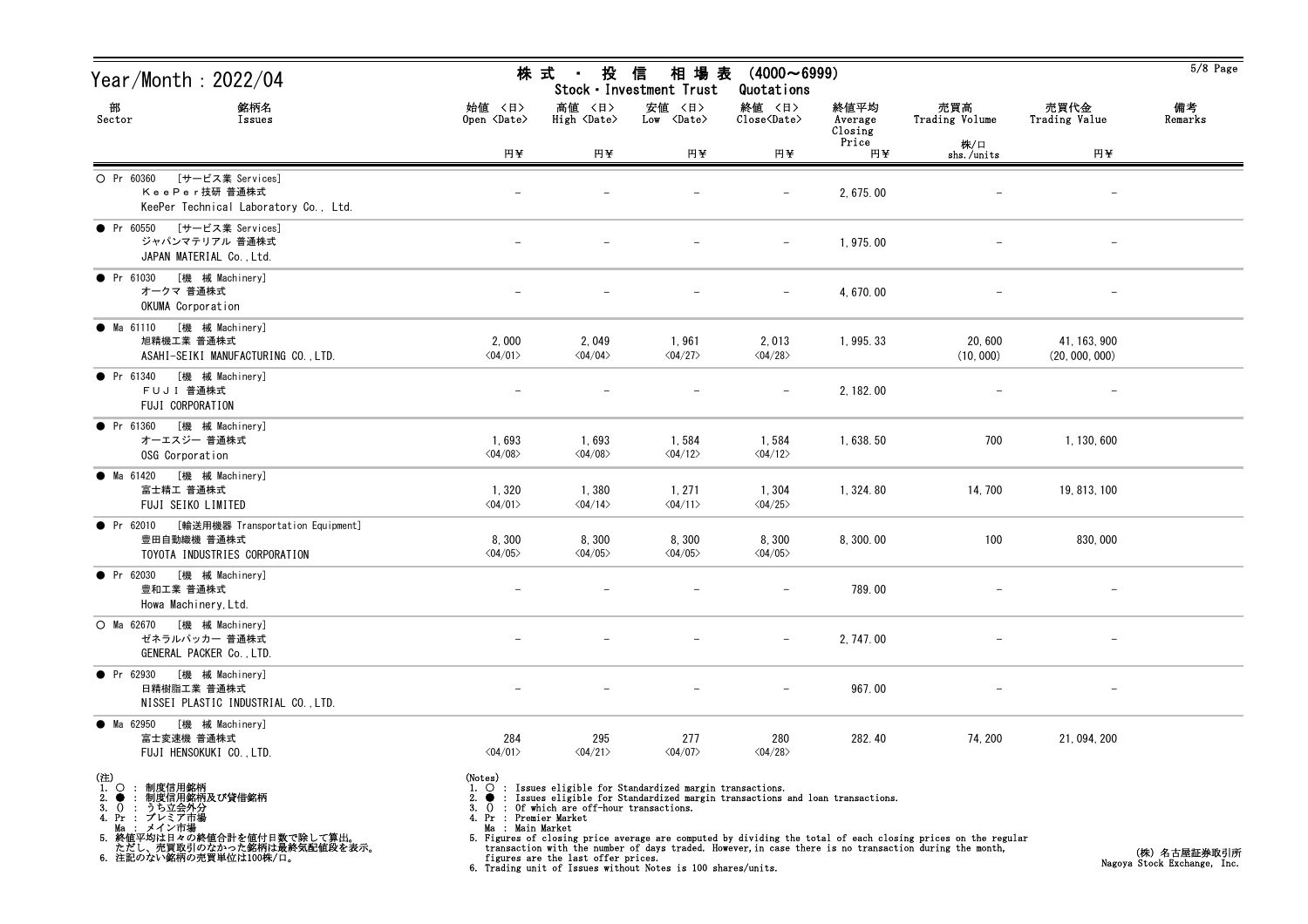| Year/Month : 2022/04                                                             |                                                       | 株式 ・ 投                                                                              | 信<br>Stock · Investment Trust                                                                                                                                                                                          | 相場表 (4000~6999)<br>Quotations                      |                            |                                                                                                                                                                                                                        |                          | $6/8$ Page                                 |
|----------------------------------------------------------------------------------|-------------------------------------------------------|-------------------------------------------------------------------------------------|------------------------------------------------------------------------------------------------------------------------------------------------------------------------------------------------------------------------|----------------------------------------------------|----------------------------|------------------------------------------------------------------------------------------------------------------------------------------------------------------------------------------------------------------------|--------------------------|--------------------------------------------|
| 銘柄名<br>部<br>Sector<br>Issues                                                     | 始値 〈日〉<br>Open <date></date>                          | 高値 〈日〉<br>High <date></date>                                                        | 安値 〈日〉<br>Low <date></date>                                                                                                                                                                                            | 終値 〈日〉<br>$\text{Close}\langle \text{Date}\rangle$ | 終値平均<br>Average<br>Closing | 売買高<br>Trading Volume                                                                                                                                                                                                  | 売買代金<br>Trading Value    | 備考<br>Remarks                              |
|                                                                                  | 円半                                                    | 円半                                                                                  | 円半                                                                                                                                                                                                                     | 円¥                                                 | Price<br>円半                | 株/口<br>shs./units                                                                                                                                                                                                      | 円半                       |                                            |
| [機 械 Machinery]<br>$\bullet$ Pr 63250<br>タカキタ 普通株式<br>TAKAKITA CO., LTD.         | $\qquad \qquad -$                                     |                                                                                     |                                                                                                                                                                                                                        | $-$                                                | 576.00                     |                                                                                                                                                                                                                        |                          |                                            |
| ● Pr 63390 [機 械 Machinery]<br>新東工業 普通株式<br>Sintokogio, Ltd.                      |                                                       |                                                                                     |                                                                                                                                                                                                                        |                                                    | 685.00                     |                                                                                                                                                                                                                        |                          |                                            |
| ● Pr 63400 [機 械 Machinery]<br>澁谷工業 普通株式<br>SHIBUYA KOGYO CO., LTD.               | $\overline{\phantom{0}}$                              |                                                                                     |                                                                                                                                                                                                                        | $-$                                                | 2, 348.00                  |                                                                                                                                                                                                                        | $\overline{\phantom{a}}$ |                                            |
| ● Ma 63420 [機 械 Machinery]<br>太平製作所 普通株式<br>Taihei Machinery Works, Limited      |                                                       |                                                                                     |                                                                                                                                                                                                                        | $-$                                                | 1,570.00                   |                                                                                                                                                                                                                        |                          |                                            |
| ● Pr 63450 [機械 Machinery]<br>アイチコーポレーション 普通株式<br>AICHI CORPORATION               |                                                       |                                                                                     |                                                                                                                                                                                                                        | $-$                                                | 906.00                     |                                                                                                                                                                                                                        | $\qquad \qquad -$        |                                            |
| ○ Ma 63460 [機 械 Machinery]<br>キクカワエンタープライズ 普通株式<br>KIKUKAWA ENTERPRISE, INC.     | $\overline{\phantom{0}}$                              |                                                                                     |                                                                                                                                                                                                                        | $\overline{\phantom{m}}$                           | 3,980.00                   |                                                                                                                                                                                                                        | $\overline{\phantom{m}}$ |                                            |
| ● Pr 64070 [機 械 Machinery]<br>CKD 普通株式<br>CKD Corporation                        |                                                       |                                                                                     |                                                                                                                                                                                                                        | $-$                                                | 1,700.00                   |                                                                                                                                                                                                                        |                          |                                            |
| ● Pr 64300 [機 械 Machinery]<br>ダイコク電機 普通株式<br>DAIKOKU DENKI CO., LTD.             | $\overline{\phantom{m}}$                              | $\qquad \qquad -$                                                                   |                                                                                                                                                                                                                        | $-$                                                | 1, 278.00                  | $\overline{\phantom{m}}$                                                                                                                                                                                               | $\qquad \qquad -$        |                                            |
| ● Ma 64390 [機 械 Machinery]<br>中日本鋳工 普通株式<br>NAKANIPPON CASTING CO., LTD.         | 510<br>$\langle 04/01 \rangle$                        | 514<br>$\langle 04/08 \rangle$                                                      | 507<br>$\langle 04/04 \rangle$                                                                                                                                                                                         | 514<br>$\langle 04/28 \rangle$                     | 512.54                     | 3,500                                                                                                                                                                                                                  | 1, 795, 200              |                                            |
| ● Pr 64480 [電気機器 Electric Appliances]<br>ブラザーエ業 普通株式<br>BROTHER INDUSTRIES, LTD. |                                                       |                                                                                     |                                                                                                                                                                                                                        |                                                    | 2, 264.00                  |                                                                                                                                                                                                                        |                          |                                            |
| [機 械 Machinery]<br>• Pr 64650<br>ホシザキ 普通株式<br>HOSHIZAKI CORPORATION              |                                                       |                                                                                     |                                                                                                                                                                                                                        |                                                    | 8, 250.00                  |                                                                                                                                                                                                                        |                          |                                            |
| [機 械 Machinery]<br>$\bullet$ Pr 64700<br>大豊工業 普通株式<br>TAIHO KOGYO CO., LTD.      |                                                       |                                                                                     |                                                                                                                                                                                                                        |                                                    | 640.00                     |                                                                                                                                                                                                                        |                          |                                            |
| (注)<br>1.○ : 制度信用銘柄<br>2.● : 制度信用銘柄及び貸借銘柄<br>3. () : うち立会外分<br>4. Pr : プレミア市場    | (Notes)<br>4. Pr : Premier Market<br>Ma : Main Market | 3. $()$ : Of which are off-hour transactions.<br>figures are the last offer prices. | 1. $\bigcirc$ : Issues eligible for Standardized margin transactions.<br>: Issues eligible for Standardized margin transactions and loan transactions.<br>6. Trading unit of Issues without Notes is 100 shares/units. |                                                    |                            | 5. Figures of closing price average are computed by dividing the total of each closing prices on the regular<br>transaction with the number of days traded. However, in case there is no transaction during the month, |                          | (株)名古屋証券取引所<br>Nagoya Stock Exchange, Inc. |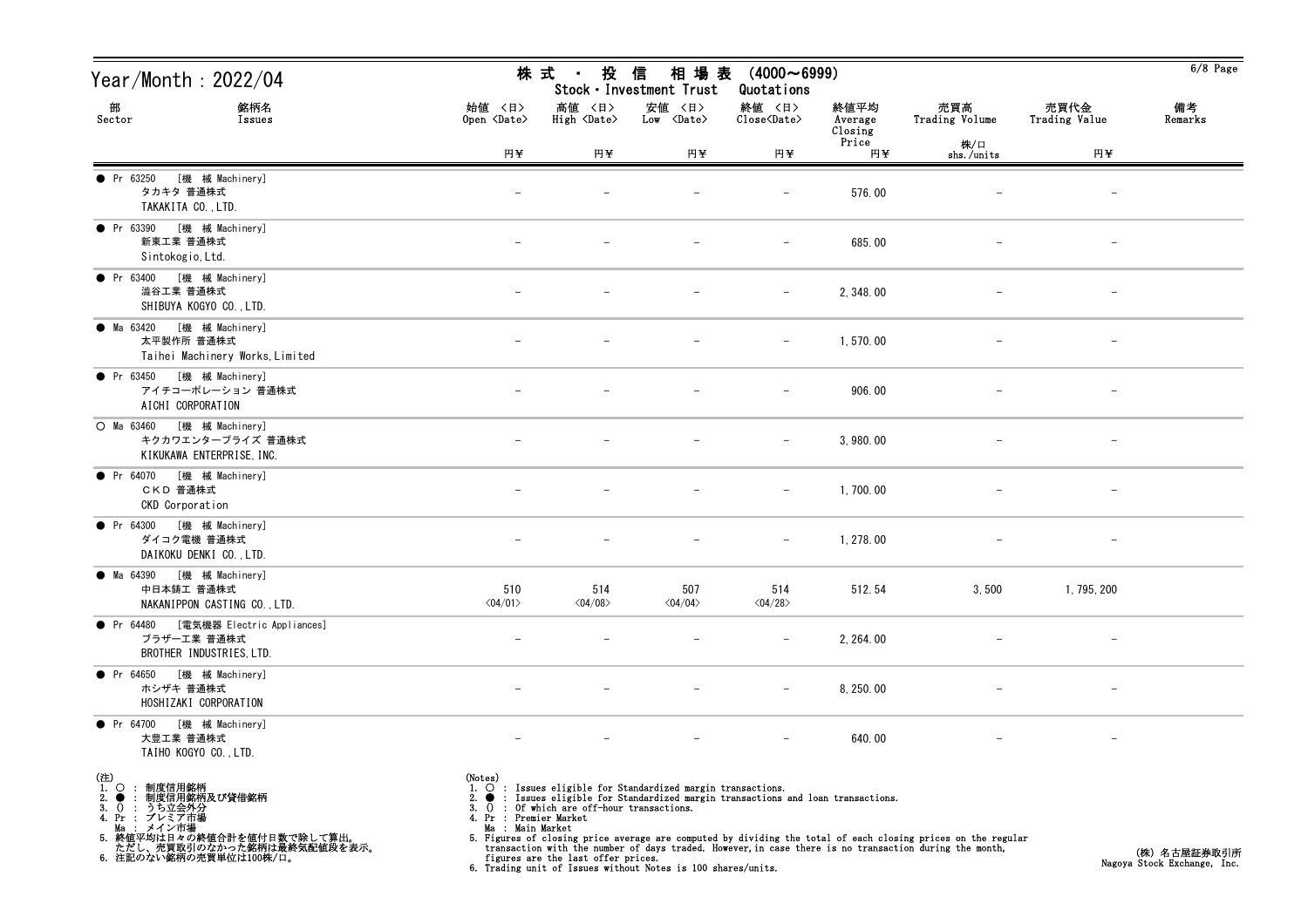| Year/Month : 2022/04                                                                              |                                   | 株 式 ・<br>投 信                                  | 相 場 表<br>Stock · Investment Trust                                                                                                                      | $(4000 \sim 6999)$<br>Quotations                   |                            |                       |                          | $7/8$ Page    |
|---------------------------------------------------------------------------------------------------|-----------------------------------|-----------------------------------------------|--------------------------------------------------------------------------------------------------------------------------------------------------------|----------------------------------------------------|----------------------------|-----------------------|--------------------------|---------------|
| 部<br>銘柄名<br>Sector<br>Issues                                                                      | 始値 〈日〉<br>Open <date></date>      | 高値 〈日〉<br>High <date></date>                  | 安値 〈日〉<br>$Low \ \langle Date \rangle$                                                                                                                 | 終値 〈日〉<br>$\text{Close}\langle \text{Date}\rangle$ | 終値平均<br>Average<br>Closing | 売買高<br>Trading Volume | 売買代金<br>Trading Value    | 備考<br>Remarks |
|                                                                                                   | 円半                                | 円半                                            | 円半                                                                                                                                                     | 円半                                                 | Price<br>円半                | 株/口<br>shs./units     | 円半                       |               |
| [機 械 Machinery]<br>• Pr 64730<br>ジェイテクト 普通株式<br>JTEKT Corporation                                 |                                   |                                               |                                                                                                                                                        |                                                    | 907.00                     |                       |                          |               |
| ● Pr 65010 [電気機器 Electric Appliances]<br>日立製作所 普通株式<br>Hitachi, Ltd.                              | 5,807<br>$\langle 04/11 \rangle$  | 5,807<br>$\langle 04/11 \rangle$              | 5,807<br>$\langle 04/11 \rangle$                                                                                                                       | 5,807<br>$\langle 04/11 \rangle$                   | 5,807.00                   | 2,000                 | 11, 614, 000             |               |
| ● Pr 65020 [電気機器 Electric Appliances]<br>東芝 普通株式<br>TOSHIBA CORPORATION                           | 4,990<br>$\langle 04/08 \rangle$  | 5,385<br>$\langle 04/22 \rangle$              | 4,990<br>$\langle 04/08 \rangle$                                                                                                                       | 5,290<br>$\langle 04/28 \rangle$                   | 5, 221.67                  | 700                   | 3, 677, 400              |               |
| ● Pr 65040 [電気機器 Electric Appliances]<br>富士電機 普通株式<br>FUJI ELECTRIC CO., LTD.                     | 5,470<br>$\langle 04/11 \rangle$  | 5,470<br>$\langle 04/11 \rangle$              | 5, 470<br>$\langle 04/11 \rangle$                                                                                                                      | 5,470<br>$\langle 04/11 \rangle$                   | 5, 470.00                  | 200                   | 1, 094, 000              |               |
| [電気機器 Electric Appliances]<br>• Pr 65080<br>明電舎 普通株式<br>MEIDENSHA CORPORATION                     |                                   |                                               |                                                                                                                                                        |                                                    | 2, 356.00                  |                       |                          |               |
| Pr 65470 [サービス業 Services]<br>グリーンズ 普通株式<br>GREENS CO., LTD.                                       |                                   |                                               |                                                                                                                                                        | $\overline{\phantom{a}}$                           | 613.00                     |                       | $\overline{\phantom{m}}$ |               |
| O Pr 65640 [サービス業 Services]<br>ミダックホールディングス 普通株式<br>MIDAC HOLDINGS CO., LTD.                      | 2, 130<br>$\langle 04/26 \rangle$ | 2, 130<br>$\langle 04/26 \rangle$             | 2, 130<br>$\langle 04/26 \rangle$                                                                                                                      | 2, 130<br>$\langle 04/26 \rangle$                  | 2, 130.00                  | 200                   | 426,000                  |               |
| ○ Ma 65650 [サービス業 Services]<br>ABホテル普通株式<br>ABHOTEL CO., LTD.                                     | $\overline{\phantom{0}}$          |                                               |                                                                                                                                                        | $\overline{\phantom{a}}$                           | 1, 266.00                  |                       |                          |               |
| [機 械 Machinery]<br>$\bullet$ Pr 65860<br>マキタ 普通株式<br>Makita Corporation                           |                                   |                                               |                                                                                                                                                        | $\overline{\phantom{m}}$                           | 3, 871.00                  |                       | $\overline{\phantom{m}}$ |               |
| ● Pr 66230 [電気機器 Electric Appliances]<br>愛知電機 普通株式<br>AICHI ELECTRIC CO., LTD.                    | 2,730<br>$\langle 04/01 \rangle$  | 2,748<br>$\langle 04/28 \rangle$              | 2,645<br>$\langle 04/27 \rangle$                                                                                                                       | 2,748<br>$\langle 04/28 \rangle$                   | 2, 692. 10                 | 55, 500               | 148, 979, 600            |               |
| • Pr 66510<br>[電気機器 Electric Appliances]<br>日東工業 普通株式<br>NITTO ELECTRIC WORKS, LTD.               |                                   |                                               |                                                                                                                                                        |                                                    | 1,532.00                   |                       |                          |               |
| $O$ Ma 66550<br>[電気機器 Electric Appliances]<br>東洋電機 普通株式<br>TOYO ELECTRIC CORPORATION              | 798<br>$\langle 04/01 \rangle$    | 805<br>$\langle 04/13 \rangle$                | 784<br>$\langle 04/08 \rangle$                                                                                                                         | 789<br>$\langle 04/27 \rangle$                     | 792.81                     | 5,900                 | 4, 693, 500              |               |
| (注)<br>1. Q : <u>制度信用銘柄</u><br>制度信用銘柄及び貸借銘柄<br>$2.$ $\bullet$<br>うち立会外分<br>3.0:<br>4. Pr : プレミア市場 | (Notes)<br>4. Pr : Premier Market | 3. $()$ : Of which are off-hour transactions. | 1. $\bigcirc$ : Issues eligible for Standardized margin transactions.<br>: Issues eligible for Standardized margin transactions and loan transactions. |                                                    |                            |                       |                          |               |

Ma : メイン市場

5. 終値平均は日々の終値合計を値付日数で除して算出。 ただし、売買取引のなかった銘柄は最終気配値段を表示。 6. 注記のない銘柄の売買単位は100株/口。

Ma : Main Market<br>5. Figures of closing price average are computed by dividing the total of each closing prices on the regular<br>transaction with the number of days traded. However, in case there is no transaction during the